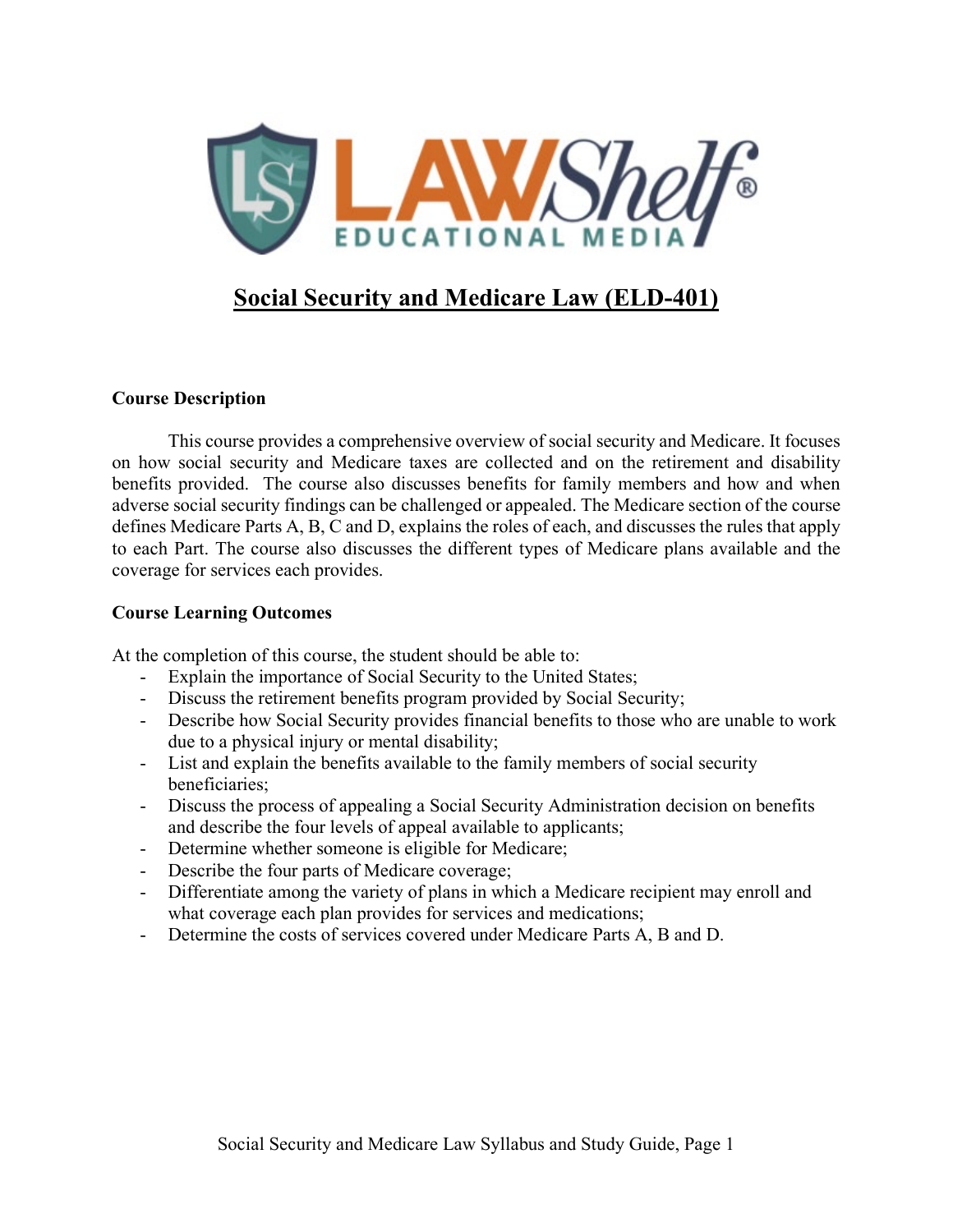#### **Final Exam**

Grades and credit recommendations are based solely on a final exam. When students are ready to take the final exam, they should register for a LawShelf account (or simply log in, for those with existing accounts). Go to the video-course page and click "Take the Final Exam" and pay the exam fee, where applicable. Students will be given instructions on how to take the exam. All exams are proctored by the Voice Proctor® proctoring system. An overview of the system is [provided here](https://lawshelf.com/voiceproctorvideo) and it requires no training or learning curve. Grades of 70% or above are considered passing grades and qualify for recommended transfer credit.

The final exam is based on the video course modules. Additional resources detailed in this syllabus are helpful for background and for building greater understanding of the course materials.

Inquiries can be made through the LawShelf Contact form on our website by clicking the "email us" button that appears at the bottom of most LawShelf pages. Transcripts can be ordered via Parchment, as detailed on our website.

#### **Case Studies**

Many LawShelf video courses include case studies. These do not necessarily teach new material but are meant to demonstrate how the materials covered in the course are applied by various courts. Concepts covered in the case studies are covered on the final exam; so watching the case studies is necessary before taking the exam. However, it is unnecessary to memorize the facts and details of the cases covered in these case studies.

#### **Self-Quizzes**

Video-course modules and case studies feature self-quizzes that consist of practice questions on the materials covered in the videos. These questions are presented for the benefit of the student and are important to review before taking the final exam because they are similar in style and substance to the questions on the final exam. These quizzes are not graded or monitored and there is no record of how students answer these questions. Students may answer these questions as many times as they like and are encouraged to keep re-taking the quizzes until they have mastered all the questions.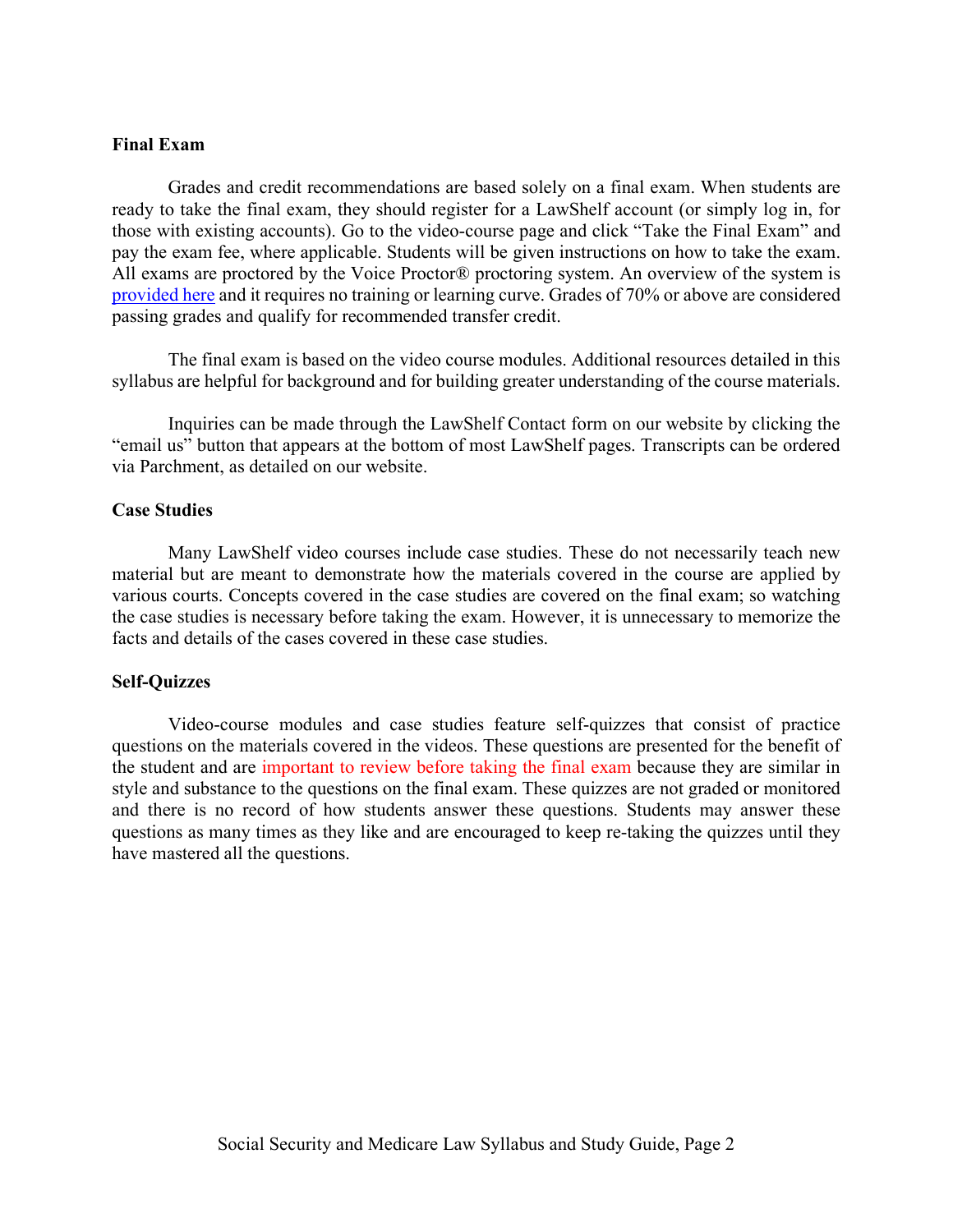# **Study Guide**

## **Introductory Videos**

These videos provide background to help students better understand the main parts of the course, which are the video-course modules below.

**Medicare <https://lawshelf.com/shortvideoscontentview/medicare/>**

**Medicaid: A Primer: <https://lawshelf.com/shortvideoscontentview/medicaid-a-primer>**

## **Video Course Watching**

These videos constitute the main part of the course and are they sources of the questions on the final exam.

**Watch the following video-course modules <https://lawshelf.com/videocoursescontentview/social-security-and-medicare>**

**Part 1, Module 1: Overview of Social Security**

**Part 1, Module 2: Social Security Retirement Benefits**

**Part 1, Module 3: Social Security and Disability Benefits**

**Part 1, Module 4: Families and Social Security Benefits**

**Part 1, Module 5: Appealing a Social Security Benefits Decision**

**Part 2, Module 1: Medicare Eligibility and Overview**

**Part 2, Module 2: Medicare Coverage Choices**

**Part 2, Module 3: Medicare Part A: Hospital Insurance**

**Part 2, Module 4: Medicare Part B: Medical Insurance**

**Part 2, Module 5: Medicare Part D-Prescription Drugs**

Social Security and Medicare Law Syllabus and Study Guide, Page 3